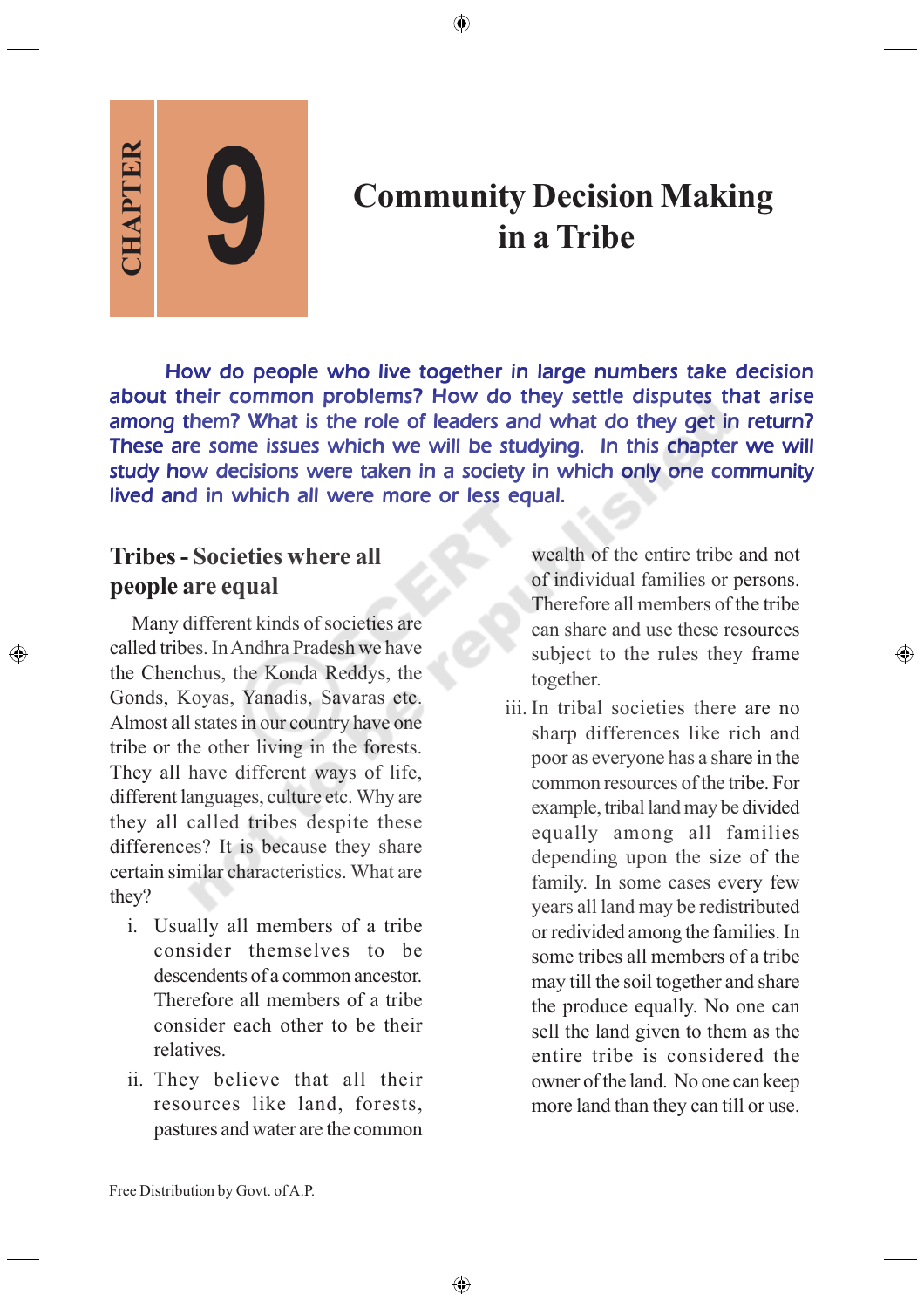- iv. Generally all families of a tribe do all kinds of work like cultivation, gathering food from the forests, grazing animals, making cloth, basket, houses, tools etc. There are few or no special craft persons.
- v. Women and men and even children share the work of the family. However, in many tribes men have greater power and role in decision making than women.
- vi. The tribes give lot of importance on shared celebration of festivals and rituals to please the tribal gods and ancestors. They also have distinct myths, customs and ways of singing and dancing and painting which is common to all the members of the tribe.
- What are the major occupations of the tribes?
- $\bullet$  In what way do you think the people of a tribe are equal?

A tribe may settle over a large area in several small villages or habitations. You saw one such habitation of the Konda Reddy tribe.

How do tribes take decisions about matters of common concern? How do they settle disputes among their members? We will see how Gonds, a tribe living in Adilabad district handle these issues. We give you here a short summary of a description from Haimendorf's book on the Gonds of Andhra Pradesh.

⊕

Scholars called anthropologists have been studying the tribal people. They lived among the tribes and noted down their culture, lifestyle, beliefs, decision making etc. One such famous scholar who studied the tribes of Andhra Pradesh was Furer Haimendorf who came to Andhra pradesh in the 1940s. He studied the Chenchus, the Konda Reddys and the Gonds and wrote books about them. He also studied several other tribes of India, especially in the North Eastern states.



*Fig: 9.1. Furer Haimendorf*



*Fig: 9.2. Haimendorf among tribal men of Andhra Pradesh*

84 Social Studies

◈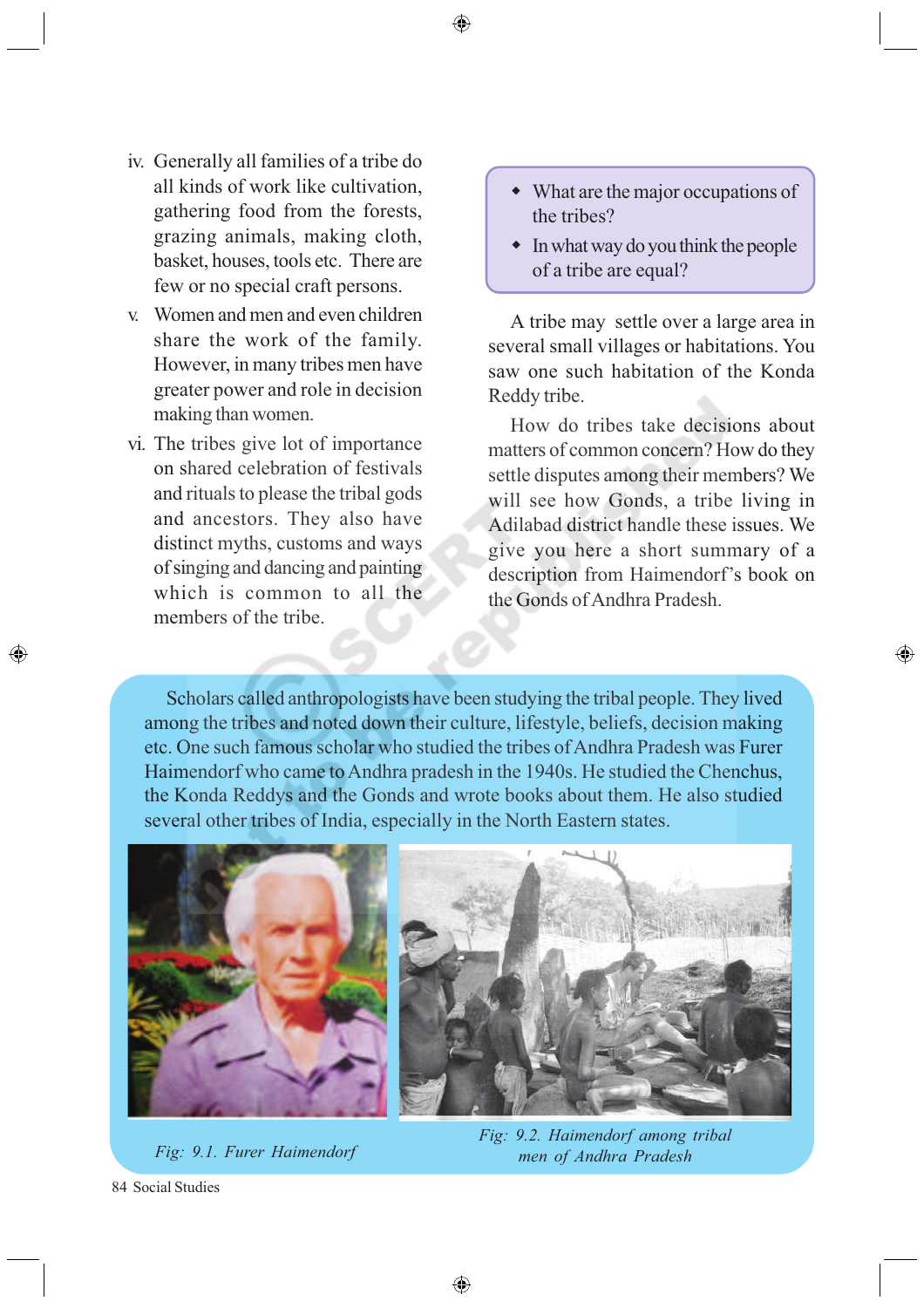### **Gond Panch and Patla**

*"The village headmen derive their authority from the village 'Panch' or the council of adult male householders. This council has the last word in matters concerning the village as a whole and the headman is no more than its chairman. The village Panch in a sense represents the Gond society as a whole.*

*The Panch does not meet regularly but only when necessary. When matters of importance are discussed all adult men will be present and young boys and women watch the proceedings. Women have no voice in the council but can freely put their case before it.*

*Among the functions of the Panch is the fixing of the dates of major festivals, allow marriages or divorces, set down norms for marriages or death rites, and settle disputes. The Panch can impose fines and may even force a person to leave the village or even order all other Gonds not to have any relation with him.*

*When a dispute involves people from*

*many villages then council of all the villages concerned will meet in a joint panchayat.*

◈

*When a dispute is presented to the Panch the first aim of the panch is to get the facts of the case. The two parties are allowed to make detailed presentation of their* *some elder member of the community may cross question them to ascertain the actual facts and also ask witnesses of the case to give their evidence. After this the Panch discusses the provisions of the traditional customs of the Gonds and the decisions in previous cases of similar kind. They try to arrive at a solution acceptable to both parties. When all aspects of the case have been debated one of the senior members proposes a settlement. This is no means a final decision as the person affected may want some change. After hearing his or her response the panch will take a final decision.*

- Who could not be members of the Gond Panch?
- Why do you think it is important for all houses to be represented on the Panch?

⊕

 What facts the Panch take into account in deciding upon a case? Here is an interesting example of how they deliver justice:



*points of view. Then Fig: 9.3. A Gond Panchayat is about to begin its discussion*

Free Distribution by Govt. of A.P.

Community Decision Making in a Tribe 85

◈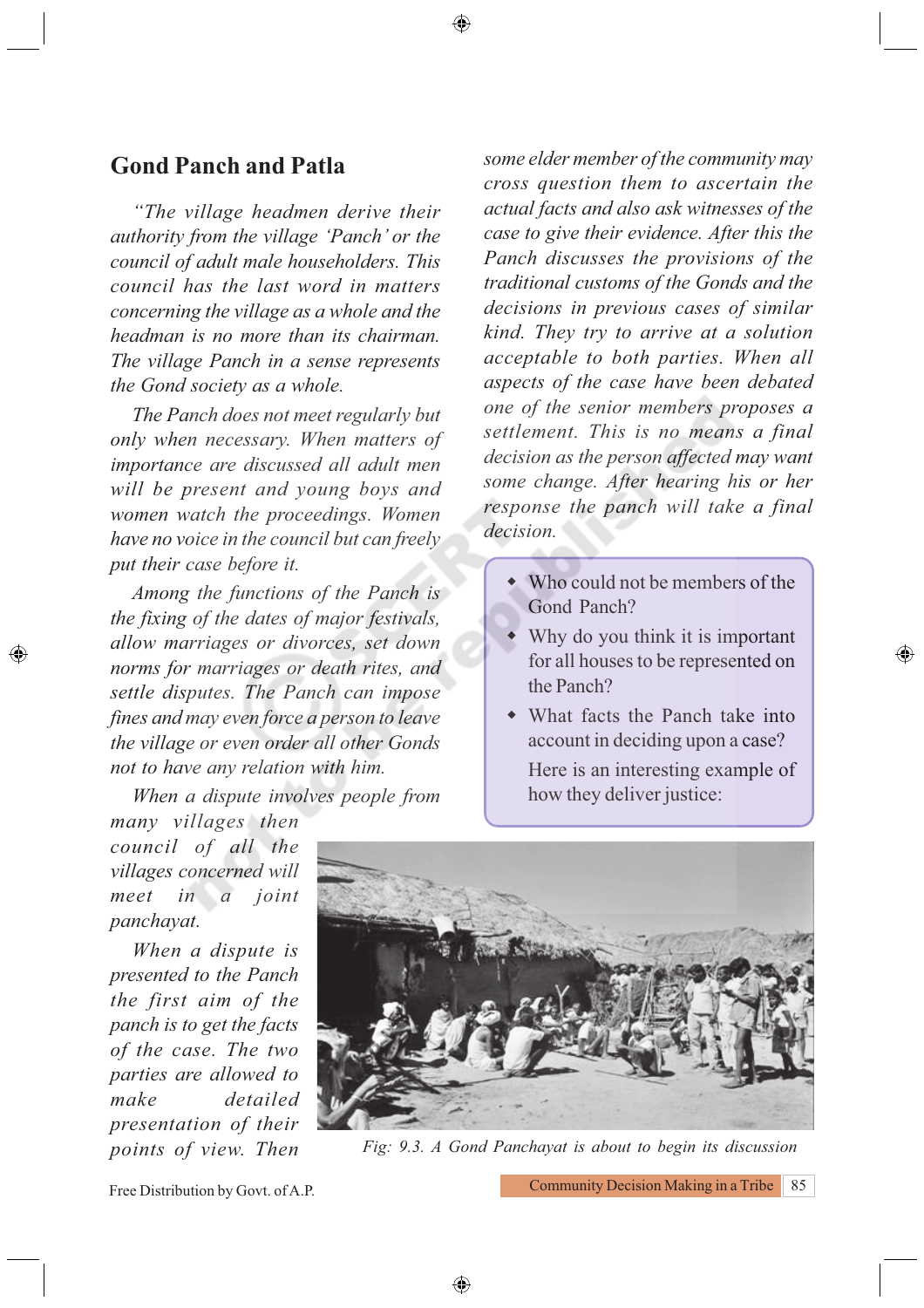*One day a girl brought a case before the Panch against a man who teased her and when she slapped him for it he hit her and she fell on the ground, but managed to run away. Then the accused man was asked what he had to say. He admitted his guilt. The Panch asked the girl what she wished to be done to the accused. She replied, 'I want the greatest possible insult should be done to him and that he should give in writing that he will not trouble me anymore. The Panch then ordered him to stand in the middle of the Panch and to bow down before the girl, asking her pardon.*

- Was the girl who complained satisfied with the decision?
- Why do you think the panch pacified the aggrieved person?

### **Village headman (Patla)**

◈

 Every village has a headman or 'Patla' who is generally heriditary (an arrangement in which the son/ daughter gets the father/ mother's title or property automaticaly after their death is called 'heriditary'). He is responsible to the Panch but in many cases he can be an effective leader. While the Panch only meet once in a while the headman functions on a daily basis. He is usually from the family of the person who would have led the formation of the village in the beginning. The main function of the Patla is to ensure the unity of the villagers and to negotiate with the outsiders and government agencies on behalf of the villagers. He also coordinates various community work of the village including festivals. He also has to entertain and feed guests of the village. In return for all this he gets one day's labour in a year on his field from all men and women of the village. This assistance enables him to till more land than his own family can till and thus to feed the guests of the village.

Whenever a headman becomes arrogant and goes against the wishes of the people, the Panch may remove him and replace him with another person. Or the other families may just leave the village and settle in a new place.

- Who becomes the headman?
- What is the relation between the Panch and the Patla?
- What is the special role of Patla?

♠

When can a patla be removed?

Haimendorf also pointed out that this system was gradually changing even in the 1940s and 50s as the Gond villages were inhabited by other communities like the Marathas and Telugus and the modern Panchayati Raj elections began to take place. Many people started going to the government police or courts to settle their disputes and the headmen also lost their position of importance with the election of new Sarpanches through general elections.

- Discuss the salient features and short comings of this system.
- Answer the following questions after reading the description of the Gond Panchayats: